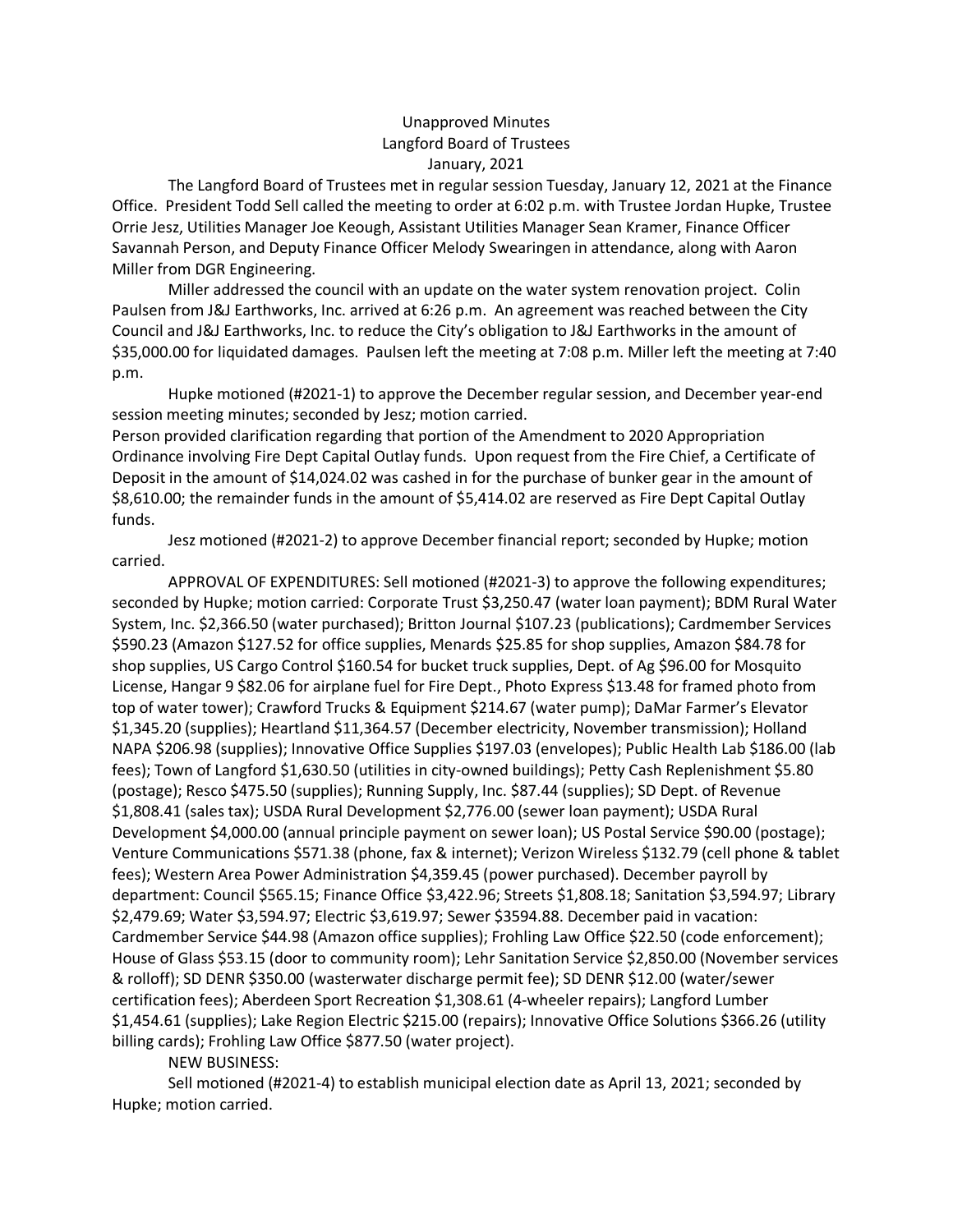Jesz motioned (#2021-5) to approve bid from Larry Cole for \$500.00 for the N1/2 of Lot 17, Block 27, Langford; seconded by Hupke; motion carried.

Hupke motioned (#2021-6) to approve request from Fire Department for Finance Officer Savannah Person to serve as Fire Dept. treasurer; seconded by Jesz; motion carried.

The council held discussion regarding snow removal on streets. Residents are reminded that vehicles, trailers, campers, etc. must be off the road for their own protection and to allow snow plows to adequately remove snow from streets. One time warning,  $2^{nd}$  occurrence will result in a fine.

Hupke motioned (#2021-7) to declare the following official designation for 2021; seconded by Jesz; motion carried: official newspaper – Marshall County Journal; city attorney – Dana Frohling; Langford's representative from Board of Trustees to sit on the Marshall County Equalization Board – Orrie Jesz; official depository – Dacotah Bank; Library Board members – President Melody Swearingen, Vice President – Kayla Suther, Treasurer Savannah Person, Trustees – Jodi Anderson, Kellie Alberts, Brandi Fries; Librarian – Nicole Hoines. Along with these designations, the current roster of volunteers for the Langford Fire Department is hereby recognized with 21 listed volunteers, as filed within the Finance Office. Fire Department volunteers and Library Board Members are covered under the city's workers compensation. The following wage rates are hereby declared for 2021, as determined in executive session in the December year-end session, effective January 2021: Joe Keough, Utilities Manager \$23.50 hr; Sean Kramer, Assistant Utilities Manager \$18.50 hr; Nicole Hoines, Librarian \$13.75; Savannah Person, Finance Officer \$18.00 hr; Melody Swearingen (no increase), Deputy Finance Officer \$23.00 hr; Board President \$150.00 per session (no increase); Trustee \$125.00 per session (no increase). 2021 payroll figures published throughout the year will include employee net wages including any bonuses, employee and employer contributions to SD Retirement, employee contributions to SD Supplemental Retirement, employee and employer medical insurance premiums to Health Pool of SD, employee and employer insurance premiums to AFLAC, and employee and employer 941 tax to EFTPS.

Hupke motioned (#2021-8) to approve Security Assessment Agreement with Dakota State University, Madison, South Dakota; seconded by Jesz; motion carried. Project Boundary Fence, operated by DSU, is a free resource for SD city governments to seek assistance in securing networks from cyberattacks through external penetration testing on outward facing technology infrastructures.

Jesz motioned (#2021-9) approve 2nd Reading of Ordinance Regarding Address Numbers on Buildings; seconded by Hupke; motion carried. BE IT HEREBY ORDAINED by The Town of Langford that the following Ordinance be approved, adopted, and added to the ORDINANCES OF THE TOWN OF LANGFORD, as follows; REQUIREMENTS FOR PROPERLY NUMERING BUILDINGS

A. CITY RESPONSIBILITY: It shall be the responsibility of the Finance Officer to assign house (or other building) numbers. In the case where a house (or other building) is incorrectly numbered, the Finance Officer and/or the Board of Trustees may require the owner or agent thereof to correctly number the same; and it shall be unlawful for such owner or agent to refuse to comply.

B. OWNER/AGENT RESPONSIBILITY: It shall be the responsibility of the Owner or Agent in control of any house or building to have said house or building neatly, clearly and properly numbered, so as to be clearly visible from the street fronting the lot.

Jesz motioned (#2021-10) to approve 2nd Reading of Ordinance Regarding Meter Requirements for New Commercial Construction with Multiple Units; seconded by Hupke; motion carried. Ordinance reads: BE IT ENACTED by the City Council of the Town of Langford, South Dakota, that the following Ordinance be added to Chapter 9 of the Ordinances of the Town of Langford, defined as Title 9 – Utilities, Chapter 9-4 Electricity. 9-4-6 MULTIPLE UNITS. New construction of properties that house separate units such as apartment dwelling units or office rental units are required to install separate electric meters to each unit.

The next regular session of the Board of Trustees is scheduled for Tuesday, February 9, 2021 at 6:00 p.m. at the Finance Office.